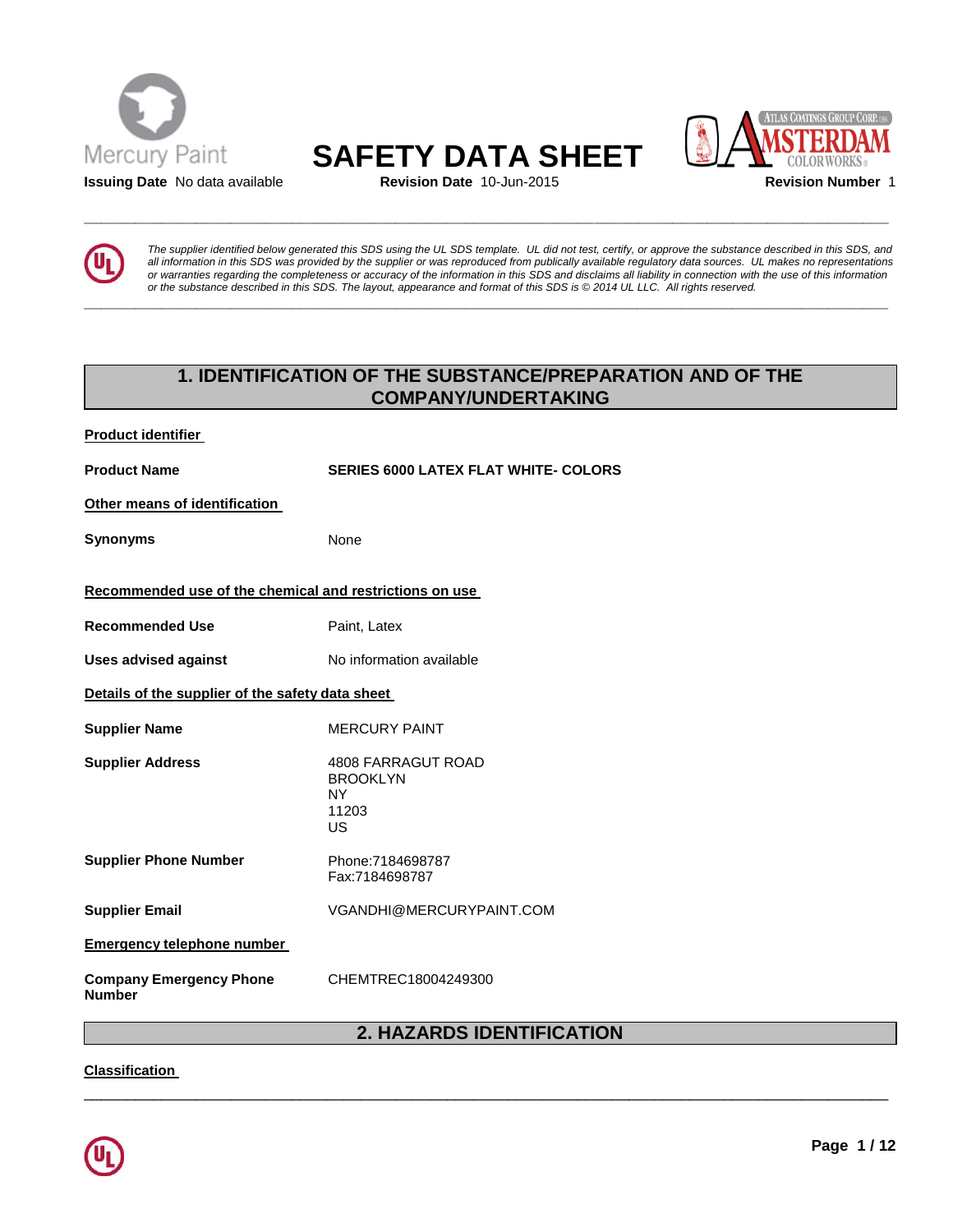This chemical is considered hazardous by the 2012 OSHA Hazard Communication Standard (29 CFR 1910.1200).

| Serious<br><b>irritation</b><br>ع/01/4<br>eve<br>. מ<br>uar<br>нач | .            |
|--------------------------------------------------------------------|--------------|
| Carcinogenicity                                                    | ı<br>- - - - |

\_\_\_\_\_\_\_\_\_\_\_\_\_\_\_\_\_\_\_\_\_\_\_\_\_\_\_\_\_\_\_\_\_\_\_\_\_\_\_\_\_\_\_\_\_\_\_\_\_\_\_\_\_\_\_\_\_\_\_\_\_\_\_\_\_\_\_\_\_\_\_\_\_\_\_\_\_\_\_\_\_\_\_\_\_\_\_\_\_\_\_\_\_

#### **GHS Label elements, including precautionary statements**

| <b>Emergency Overview</b>                                |               |                       |  |                        |
|----------------------------------------------------------|---------------|-----------------------|--|------------------------|
| <b>Signal word</b>                                       | <b>Danger</b> |                       |  |                        |
| <b>Hazard Statements</b>                                 |               |                       |  |                        |
| Causes serious eye damage<br>Suspected of causing cancer |               |                       |  |                        |
|                                                          |               | ٠.                    |  |                        |
| <b>Appearance Multiple Colors</b>                        |               | Physical state Liquid |  | Odor No data available |
|                                                          |               |                       |  |                        |

# **Precautionary Statements - Prevention**

Obtain special instructions before use Do not handle until all safety precautions have been read and understood Use personal protective equipment as required

#### **Precautionary Statements - Response**

IF exposed or concerned: Get medical advice/attention

#### **Eyes**

IF IN EYES: Rinse cautiously with water for several minutes. Remove contact lenses, if present and easy to do. Continue rinsing Immediately call a POISON CENTER or doctor/physician

\_\_\_\_\_\_\_\_\_\_\_\_\_\_\_\_\_\_\_\_\_\_\_\_\_\_\_\_\_\_\_\_\_\_\_\_\_\_\_\_\_\_\_\_\_\_\_\_\_\_\_\_\_\_\_\_\_\_\_\_\_\_\_\_\_\_\_\_\_\_\_\_\_\_\_\_\_\_\_\_\_\_\_\_\_\_\_\_\_\_\_\_\_

### **Precautionary Statements - Storage**

Store locked up

#### **Precautionary Statements - Disposal** Dispose of contents/container to an approved waste disposal plant

#### **Hazards not otherwise classified (HNOC)**

Not applicable

#### **Unknown Toxicity** 39.9247% of the mixture consists of ingredient(s) of unknown toxicity

#### **Other information**

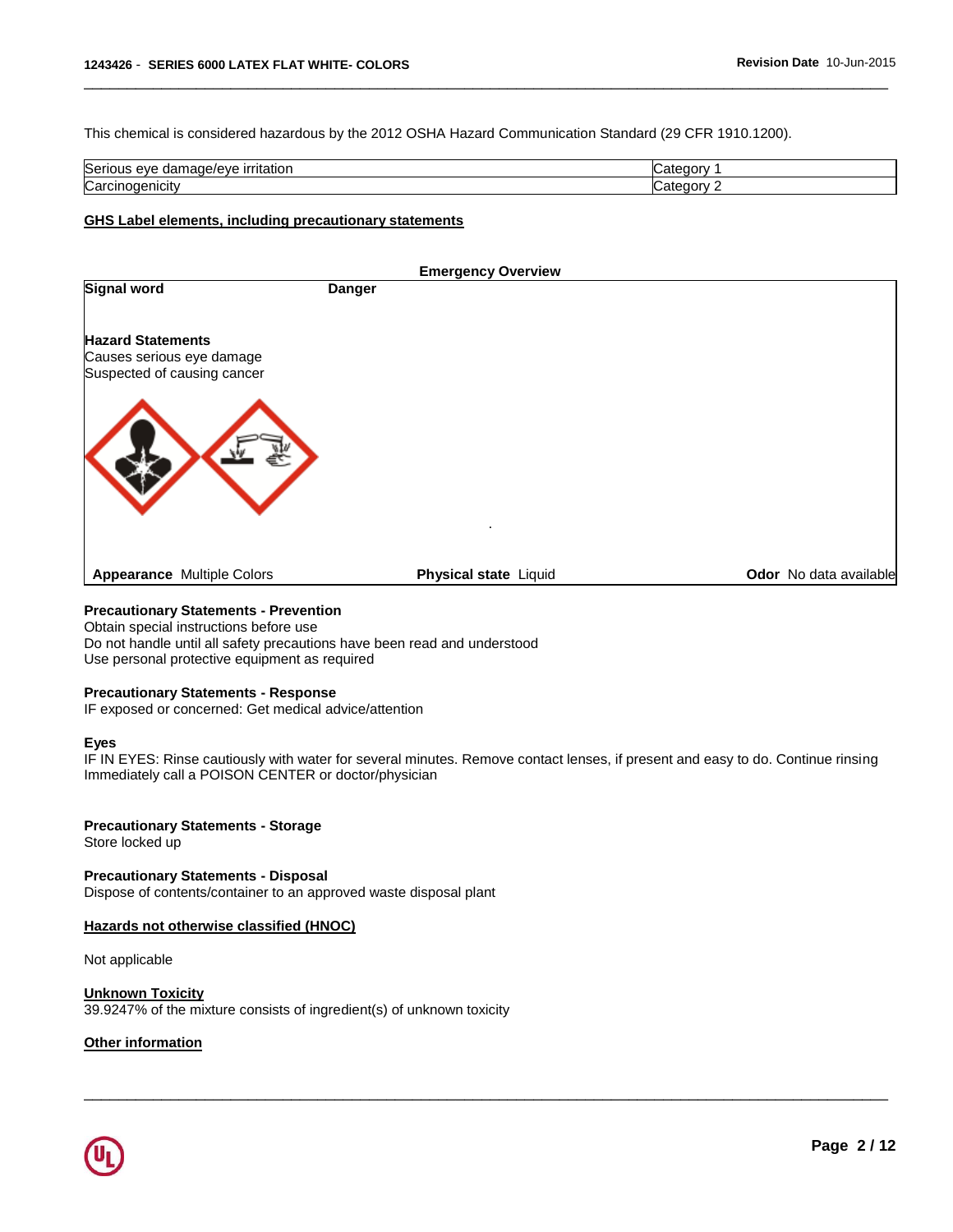Harmful to aquatic life with long lasting effects Toxic to aquatic life

#### **Interactions with Other Chemicals**

No information available.

.

# **3. COMPOSITION/INFORMATION ON INGREDIENTS**

\_\_\_\_\_\_\_\_\_\_\_\_\_\_\_\_\_\_\_\_\_\_\_\_\_\_\_\_\_\_\_\_\_\_\_\_\_\_\_\_\_\_\_\_\_\_\_\_\_\_\_\_\_\_\_\_\_\_\_\_\_\_\_\_\_\_\_\_\_\_\_\_\_\_\_\_\_\_\_\_\_\_\_\_\_\_\_\_\_\_\_\_\_

| <b>Chemical Name</b>                           | <b>CAS No</b> | Weight-%  | <b>Trade Secret</b> |
|------------------------------------------------|---------------|-----------|---------------------|
| Kaolin                                         | 1332-58-7     | $7 - 13$  |                     |
| Titanium dioxide                               | 13463-67-7    | $7 - 13$  | ÷                   |
| Limestone                                      | 1317-65-3     | $7 - 13$  | $\star$             |
| <b>Hydrous Alum Silicates</b>                  | 1332-58-7     | $1 - 5$   | $\star$             |
| Polyoxyethylene monooctadecyl ether            | 9005-00-9     | 1 - 5     |                     |
| Silica, amorphous, diatomaceous earth          | 68855-54-9    | - 5       |                     |
| Propylene Glycol                               | $57 - 55 - 6$ | $1 - 5$   |                     |
| Polyethylene glycol branched nonylphenyl ether | 68412-54-4    | $0.1 - 1$ |                     |

\*The exact percentage (concentration) of composition has been withheld as a trade secret

# **4. FIRST AID MEASURES**

### **First aid measures**

| <b>General Advice</b> | Immediate medical attention is required. Show this safety data sheet to the doctor<br>in attendance.                                                                                                |
|-----------------------|-----------------------------------------------------------------------------------------------------------------------------------------------------------------------------------------------------|
| Eye contact           | Rinse immediately with plenty of water, also under the eyelids, for at least 15<br>minutes. Keep eye wide open while rinsing. Do not rub affected area. Seek<br>immediate medical attention/advice. |
| <b>Skin contact</b>   | Wash off immediately with soap and plenty of water for at least 15 minutes. Get<br>medical attention if irritation develops and persists.                                                           |
| <b>Inhalation</b>     | Remove to fresh air. Get medical attention immediately if symptoms occur.                                                                                                                           |
| Ingestion             | Rinse mouth immediately and drink plenty of water. Never give anything by mouth<br>to an unconscious person. Do NOT induce vomiting. Call a physician.                                              |
|                       | Self-protection of the first aider Avoid contact with skin, eyes or clothing. Use personal protective equipment as<br>required. Wear personal protective clothing (see section 8).                  |

\_\_\_\_\_\_\_\_\_\_\_\_\_\_\_\_\_\_\_\_\_\_\_\_\_\_\_\_\_\_\_\_\_\_\_\_\_\_\_\_\_\_\_\_\_\_\_\_\_\_\_\_\_\_\_\_\_\_\_\_\_\_\_\_\_\_\_\_\_\_\_\_\_\_\_\_\_\_\_\_\_\_\_\_\_\_\_\_\_\_\_\_\_

### **Most important symptoms and effects, both acute and delayed**

**Most Important Symptoms and**  Burning sensation. **Effects** 

**Indication of any immediate medical attention and special treatment needed**

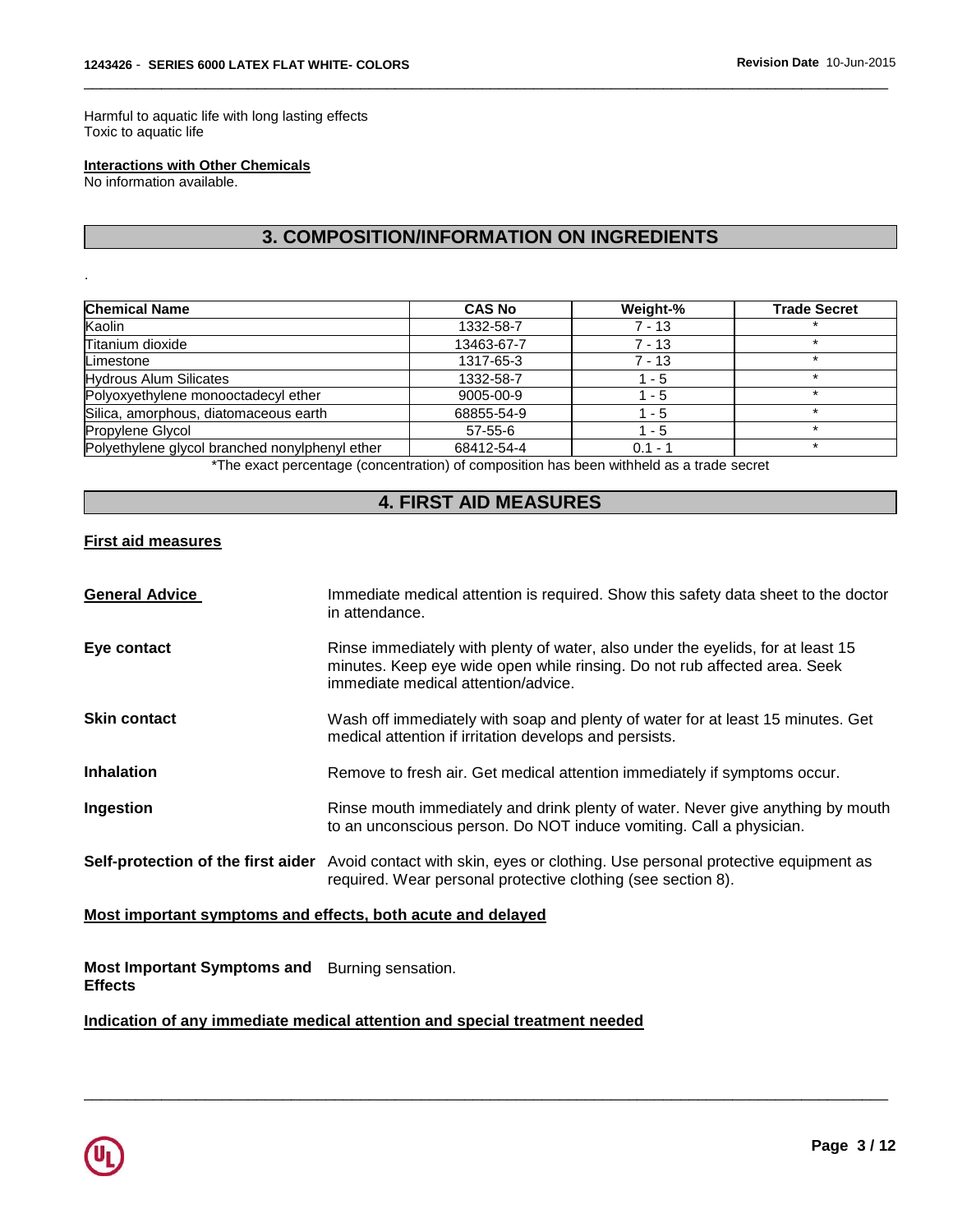**Notes to Physician**  Treat symptomatically.

# **5. FIRE-FIGHTING MEASURES**

\_\_\_\_\_\_\_\_\_\_\_\_\_\_\_\_\_\_\_\_\_\_\_\_\_\_\_\_\_\_\_\_\_\_\_\_\_\_\_\_\_\_\_\_\_\_\_\_\_\_\_\_\_\_\_\_\_\_\_\_\_\_\_\_\_\_\_\_\_\_\_\_\_\_\_\_\_\_\_\_\_\_\_\_\_\_\_\_\_\_\_\_\_

#### **Suitable Extinguishing Media**

Use extinguishing measures that are appropriate to local circumstances and the surrounding environment.

#### **Unsuitable extinguishing media**

CAUTION: Use of water spray when fighting fire may be inefficient.

#### **Specific hazards arising from the chemical**

No information available.

#### **Uniform Fire Code Combustible Liquid: III-B**

#### **Hazardous Combustion Products** Carbon oxides.

**Explosion Data** 

**Sensitivity to Mechanical Impact No.** 

**Sensitivity to Static Discharge Mo.** 

#### **Protective equipment and precautions for firefighters**

As in any fire, wear self-contained breathing apparatus pressure-demand, MSHA/NIOSH (approved or equivalent) and full protective gear.

# **6. ACCIDENTAL RELEASE MEASURES**

#### **Personal precautions, protective equipment and emergency procedures**

| <b>Personal precautions</b>                          | Avoid contact with skin, eyes or clothing. Use personal protective equipment as required.                         |  |
|------------------------------------------------------|-------------------------------------------------------------------------------------------------------------------|--|
| <b>Other Information</b>                             | Refer to protective measures listed in Sections 7 and 8.                                                          |  |
| <b>Environmental precautions</b>                     |                                                                                                                   |  |
| <b>Environmental precautions</b>                     | Refer to protective measures listed in Sections 7 and 8. Prevent further leakage or spillage<br>if safe to do so. |  |
| Methods and material for containment and cleaning up |                                                                                                                   |  |
| <b>Methods for containment</b>                       | Prevent further leakage or spillage if safe to do so.                                                             |  |
| Methods for cleaning up                              | Pick up and transfer to properly labeled containers. Soak up with inert absorbent material.                       |  |

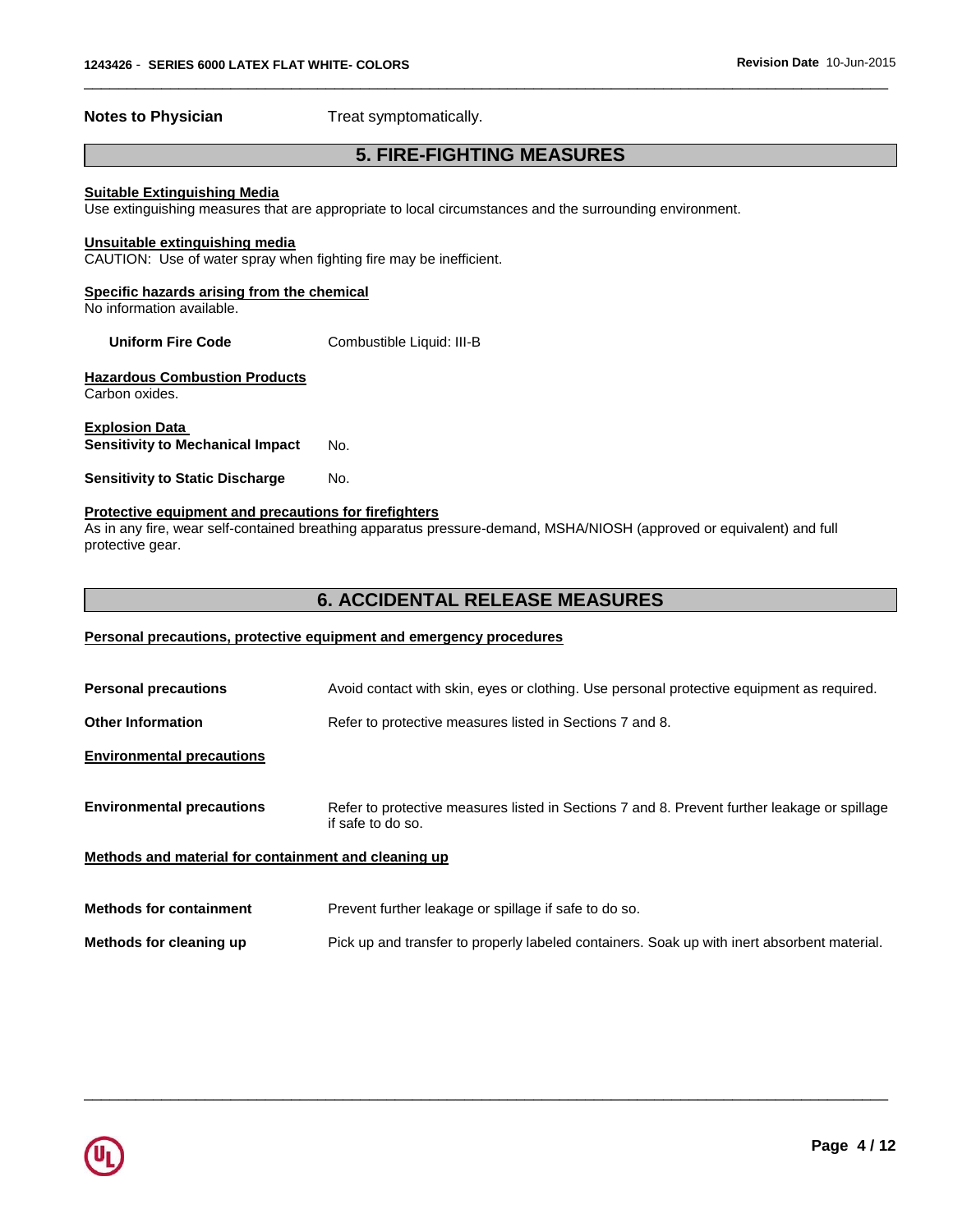# **7. HANDLING AND STORAGE**

\_\_\_\_\_\_\_\_\_\_\_\_\_\_\_\_\_\_\_\_\_\_\_\_\_\_\_\_\_\_\_\_\_\_\_\_\_\_\_\_\_\_\_\_\_\_\_\_\_\_\_\_\_\_\_\_\_\_\_\_\_\_\_\_\_\_\_\_\_\_\_\_\_\_\_\_\_\_\_\_\_\_\_\_\_\_\_\_\_\_\_\_\_

#### **Precautions for safe handling**

| <b>Handling</b>                                              | Handle in accordance with good industrial hygiene and safety practice. Avoid contact with<br>skin, eyes or clothing. Do not eat, drink or smoke when using this product. Take off<br>contaminated clothing and wash before reuse. |
|--------------------------------------------------------------|-----------------------------------------------------------------------------------------------------------------------------------------------------------------------------------------------------------------------------------|
| Conditions for safe storage, including any incompatibilities |                                                                                                                                                                                                                                   |
| <b>Storage</b>                                               | Keep containers tightly closed in a dry, cool and well-ventilated place. Store locked up.<br>Keep out of the reach of children.                                                                                                   |
| <b>Incompatible Products</b>                                 | Strong oxidizing agents. Strong acids. Strong bases.                                                                                                                                                                              |

# **8. EXPOSURE CONTROLS/PERSONAL PROTECTION**

#### **Control parameters**

#### **Exposure Guidelines**

| <b>Chemical Name</b>          | <b>ACGIH TLV</b>                            | <b>OSHA PEL</b>                                                                    | <b>NIOSH IDLH</b>                        |
|-------------------------------|---------------------------------------------|------------------------------------------------------------------------------------|------------------------------------------|
| Kaolin                        | TWA: 2 mg/m <sup>3</sup> particulate matter | TWA: 15 $mq/m3$ total dust                                                         | TWA: 10 mg/m <sup>3</sup> total dust     |
| 1332-58-7                     |                                             | containing no asbestos and <1% $\text{TWA: } 5 \text{ mg/m}^3$ respirable fraction | TWA: 5 mg/ $m^3$ respirable dust         |
|                               | crystalline silica, respirable              | (vacated) TWA: 10 mg/m <sup>3</sup> total                                          |                                          |
|                               | fraction                                    | dust                                                                               |                                          |
|                               |                                             | (vacated) TWA: $5 \text{ mg/m}^3$                                                  |                                          |
|                               |                                             | respirable fraction                                                                |                                          |
| Titanium dioxide              | TWA: 10 mg/m <sup>3</sup>                   | TWA: $15 \text{ mg/m}^3$ total dust                                                | IDLH: $5000 \text{ mg/m}^3$              |
| 13463-67-7                    |                                             | (vacated) TWA: 10 mg/m <sup>3</sup> total                                          |                                          |
|                               |                                             | dust                                                                               |                                          |
| Limestone                     |                                             | TWA: $15 \text{ mg/m}^3$                                                           | TWA: 5 mg/m <sup>3</sup> respirable dust |
| 1317-65-3                     |                                             | TWA: $5 \text{ mg/m}^3$                                                            | TWA: 10 $mq/m3$ total dust               |
|                               |                                             | (vacated) TWA: $15 \text{ mg/m}^3$                                                 |                                          |
|                               |                                             | (vacated) TWA: $5 \text{ mg/m}^3$                                                  |                                          |
| <b>Hydrous Alum Silicates</b> | TWA: 2 mg/m <sup>3</sup> particulate matter | TWA: 15 mg/m <sup>3</sup> total dust                                               | TWA: 10 $mq/m3$ total dust               |
| 1332-58-7                     |                                             | containing no asbestos and <1% TWA: 5 mg/m <sup>3</sup> respirable fraction        | TWA: $5 \text{ mg/m}^3$ respirable dust  |
|                               | crystalline silica, respirable              | (vacated) TWA: 10 mg/m <sup>3</sup> total                                          |                                          |
|                               | fraction                                    | dust                                                                               |                                          |
|                               |                                             | (vacated) TWA: $5 \text{ mg/m}^3$                                                  |                                          |
|                               |                                             | respirable fraction                                                                |                                          |

*ACGIH TLV: American Conference of Governmental Industrial Hygienists - Threshold Limit Value OSHA PEL: Occupational Safety and Health Administration - Permissible Exposure Limits Immediately Dangerous to Life or Health* 

\_\_\_\_\_\_\_\_\_\_\_\_\_\_\_\_\_\_\_\_\_\_\_\_\_\_\_\_\_\_\_\_\_\_\_\_\_\_\_\_\_\_\_\_\_\_\_\_\_\_\_\_\_\_\_\_\_\_\_\_\_\_\_\_\_\_\_\_\_\_\_\_\_\_\_\_\_\_\_\_\_\_\_\_\_\_\_\_\_\_\_\_\_

**Other Exposure Guidelines** Vacated limits revoked by the Court of Appeals decision in AFL-CIO v. OSHA, 965 F.2d 962 (11th Cir., 1992) See section 15 for national exposure control parameters

**Appropriate engineering controls**

**Engineering Measures** Showers

Eyewash stations Ventilation systems

#### **Individual protection measures, such as personal protective equipment**

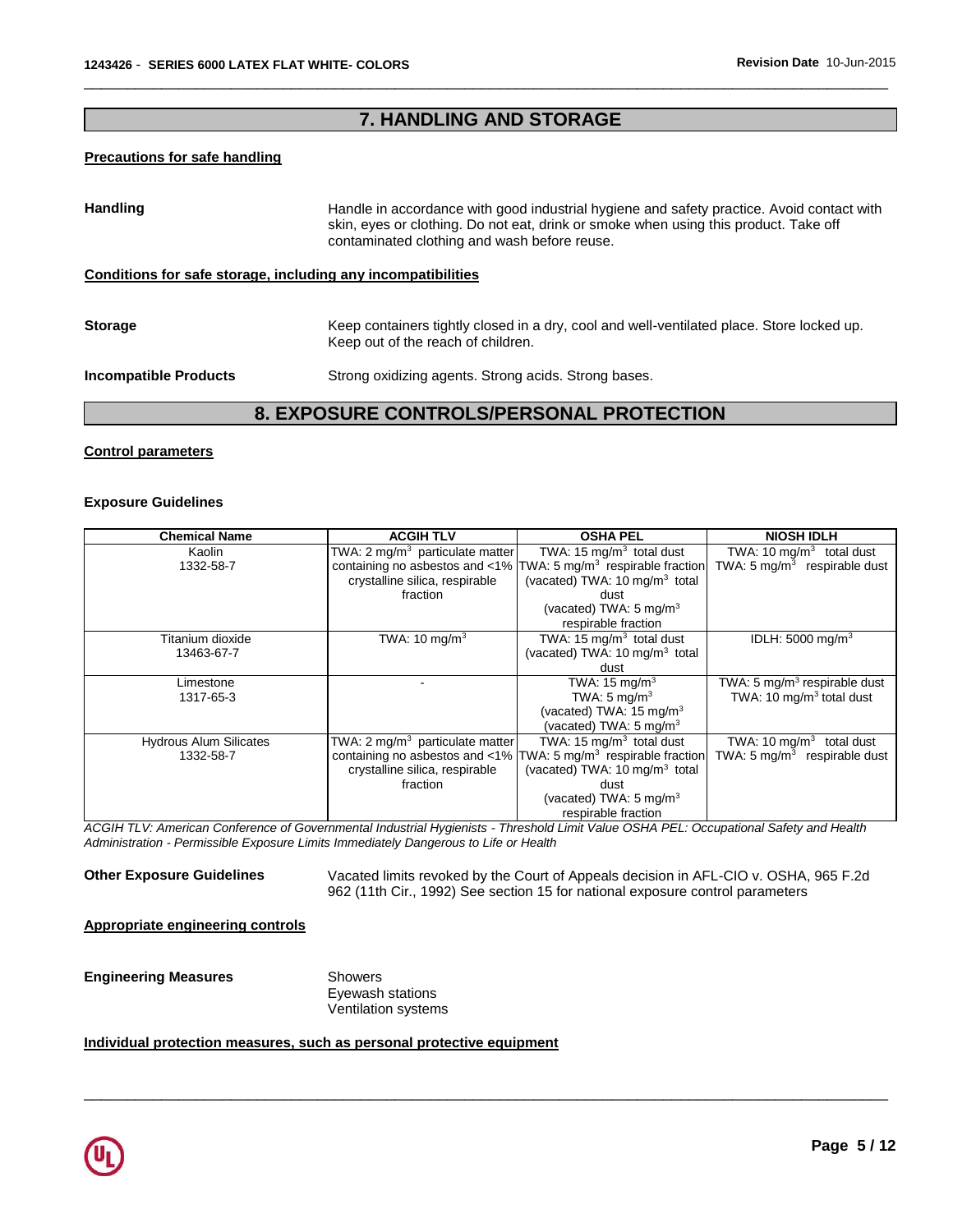| <b>Eye/face protection</b>    | Tight sealing safety goggles.                                                                                                                                                                                                                                                                     |
|-------------------------------|---------------------------------------------------------------------------------------------------------------------------------------------------------------------------------------------------------------------------------------------------------------------------------------------------|
| Skin and body protection      | Wear protective gloves and protective clothing.                                                                                                                                                                                                                                                   |
| <b>Respiratory protection</b> | No protective equipment is needed under normal use conditions. If exposure limits are<br>exceeded or irritation is experienced, ventilation and evacuation may be required.                                                                                                                       |
| <b>Hygiene Measures</b>       | Handle in accordance with good industrial hygiene and safety practice. Avoid contact with<br>skin, eyes or clothing. Wear suitable gloves and eye/face protection. Do not eat, drink or<br>smoke when using this product. Wash hands before breaks and immediately after handling<br>the product. |

\_\_\_\_\_\_\_\_\_\_\_\_\_\_\_\_\_\_\_\_\_\_\_\_\_\_\_\_\_\_\_\_\_\_\_\_\_\_\_\_\_\_\_\_\_\_\_\_\_\_\_\_\_\_\_\_\_\_\_\_\_\_\_\_\_\_\_\_\_\_\_\_\_\_\_\_\_\_\_\_\_\_\_\_\_\_\_\_\_\_\_\_\_

# **9. PHYSICAL AND CHEMICAL PROPERTIES**

### **Physical and Chemical Properties**

**Particle Size Distribution** 

| <b>Physical state</b><br>Appearance<br><b>Color</b>           | Liquid<br><b>White &amp; Multiple Colors</b><br>No information available | Odor<br><b>Odor Threshold</b> | No data available<br>No information available |
|---------------------------------------------------------------|--------------------------------------------------------------------------|-------------------------------|-----------------------------------------------|
| <b>Property</b>                                               | Values                                                                   | <b>Remarks Method</b>         |                                               |
| pH                                                            | $8+$                                                                     | None known                    |                                               |
| Melting / freezing point                                      | No data available                                                        | None known                    |                                               |
| Boiling point / boiling range                                 | $>37.78$ C                                                               | None known                    |                                               |
| <b>Flash Point</b>                                            | $>94$ C $/$ $>201$ F                                                     | None known                    |                                               |
| <b>Evaporation Rate</b>                                       | No data available                                                        | None known                    |                                               |
| Flammability (solid, gas)<br><b>Flammability Limit in Air</b> | No data available                                                        | None known                    |                                               |
| <b>Upper flammability limit</b>                               | No data available                                                        |                               |                                               |
| Lower flammability limit                                      | No data available                                                        |                               |                                               |
| Vapor pressure                                                | No data available                                                        | None known                    |                                               |
| Vapor density                                                 | No data available                                                        | None known                    |                                               |
| <b>Specific Gravity</b>                                       | 1.392                                                                    | None known                    |                                               |
| <b>Water Solubility</b>                                       | Soluble in water                                                         | None known                    |                                               |
| Solubility in other solvents                                  | No data available                                                        | None known                    |                                               |
| Partition coefficient: n-octanol/waterNo data available       |                                                                          | None known                    |                                               |
| <b>Autoignition temperature</b>                               | No data available                                                        | None known                    |                                               |
| <b>Decomposition temperature</b>                              | No data available                                                        | None known                    |                                               |
| <b>Kinematic viscosity</b>                                    | No data available                                                        | None known                    |                                               |
| <b>Dynamic viscosity</b>                                      | No data available                                                        | None known                    |                                               |
| <b>Explosive properties</b>                                   | No data available                                                        |                               |                                               |
| <b>Oxidizing properties</b>                                   | No data available                                                        |                               |                                               |
| <b>Other Information</b>                                      |                                                                          |                               |                                               |
| <b>Softening Point</b>                                        | No data available                                                        |                               |                                               |
| <b>VOC Content (%)</b>                                        | 69.40% (V/V) 49.86% (V/w)                                                |                               |                                               |
| <b>Particle Size</b>                                          | No data available                                                        |                               |                                               |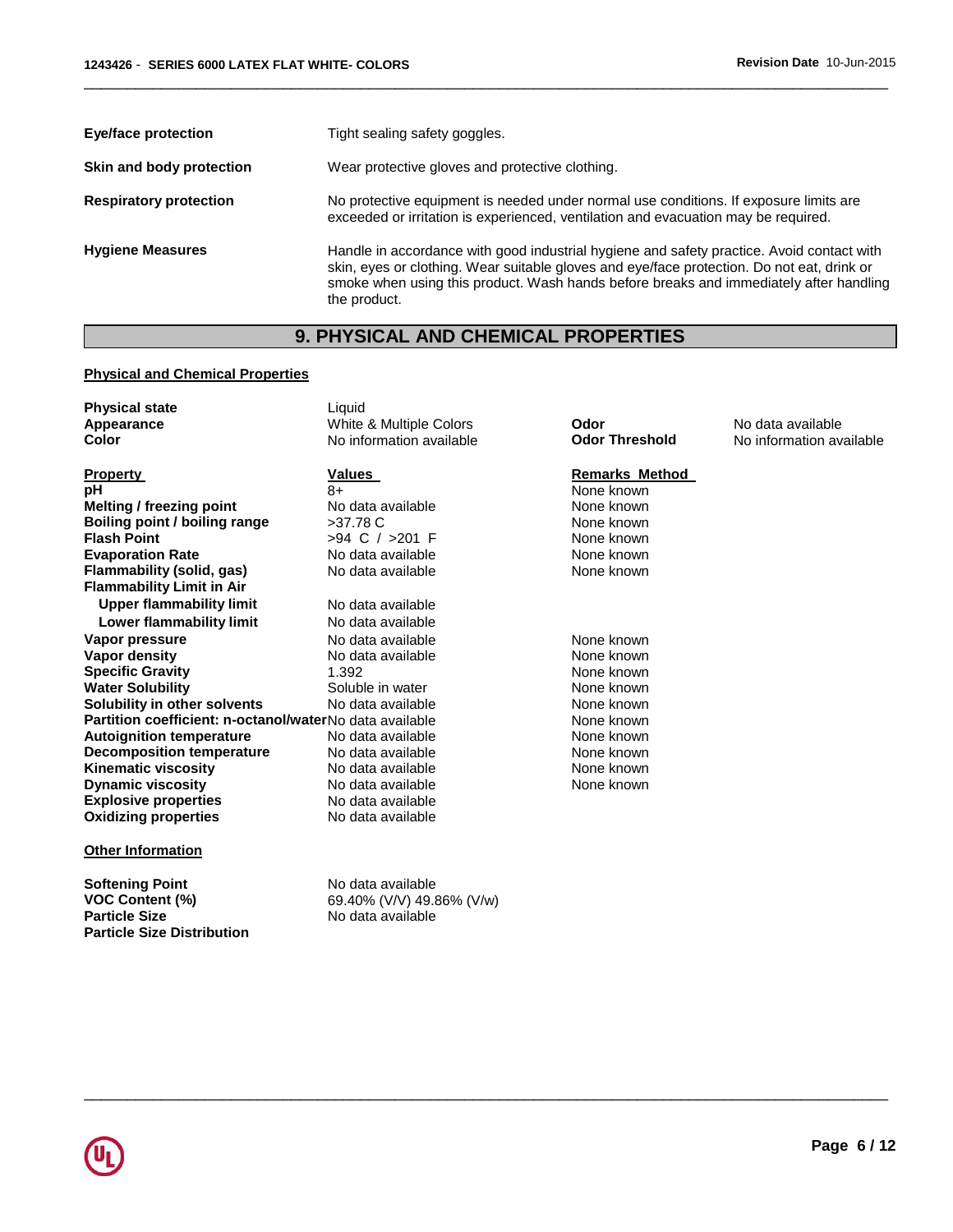# **10. STABILITY AND REACTIVITY**

\_\_\_\_\_\_\_\_\_\_\_\_\_\_\_\_\_\_\_\_\_\_\_\_\_\_\_\_\_\_\_\_\_\_\_\_\_\_\_\_\_\_\_\_\_\_\_\_\_\_\_\_\_\_\_\_\_\_\_\_\_\_\_\_\_\_\_\_\_\_\_\_\_\_\_\_\_\_\_\_\_\_\_\_\_\_\_\_\_\_\_\_\_

#### **Reactivity**

No data available.

**Chemical stability** Stable under recommended storage conditions. **Possibility of Hazardous Reactions** None under normal processing. **Hazardous Polymerization** Hazardous polymerization does not occur.

**Conditions to avoid** None known based on information supplied. **Incompatible materials** Strong oxidizing agents. Strong acids. Strong bases. **Hazardous Decomposition Products** Carbon oxides.

# **11. TOXICOLOGICAL INFORMATION**

#### **Information on likely routes of exposure**

| <b>Product Information</b> |                                                                                                                                                                                                             |
|----------------------------|-------------------------------------------------------------------------------------------------------------------------------------------------------------------------------------------------------------|
| <b>Inhalation</b>          | Specific test data for the substance or mixture is not available. May cause irritation of<br>respiratory tract.                                                                                             |
| Eye contact                | Specific test data for the substance or mixture is not available. Causes serious eye<br>damage. (based on components). Severely irritating to eyes. May cause irreversible<br>damage to eyes.               |
| <b>Skin contact</b>        | Specific test data for the substance or mixture is not available. May cause irritation.<br>Prolonged contact may cause redness and irritation.                                                              |
| Ingestion                  | Specific test data for the substance or mixture is not available. Ingestion may cause<br>irritation to mucous membranes. Ingestion may cause gastrointestinal irritation, nausea,<br>vomiting and diarrhea. |

#### **Component Information**

| <b>Chemical Name</b>                                            | Oral LD50             | Dermal LD50                | <b>Inhalation LC50</b> |
|-----------------------------------------------------------------|-----------------------|----------------------------|------------------------|
| Titanium dioxide<br>13463-67-7                                  | $> 10000$ mg/kg (Rat) |                            |                        |
| Propylene Glycol<br>57-55-6                                     | $= 20000$ mg/kg (Rat) | $= 20800$ mg/kg (Rabbit)   | -                      |
| Polyethylene glycol branched<br>nonylphenyl ether<br>68412-54-4 |                       | $= 1780 \mu L/kg$ (Rabbit) | -                      |

#### **Information on toxicological effects**

**Symptoms** Erythema (skin redness). May cause blindness. Burning.

\_\_\_\_\_\_\_\_\_\_\_\_\_\_\_\_\_\_\_\_\_\_\_\_\_\_\_\_\_\_\_\_\_\_\_\_\_\_\_\_\_\_\_\_\_\_\_\_\_\_\_\_\_\_\_\_\_\_\_\_\_\_\_\_\_\_\_\_\_\_\_\_\_\_\_\_\_\_\_\_\_\_\_\_\_\_\_\_\_\_\_\_\_

#### **Delayed and immediate effects as well as chronic effects from short and long-term exposure**

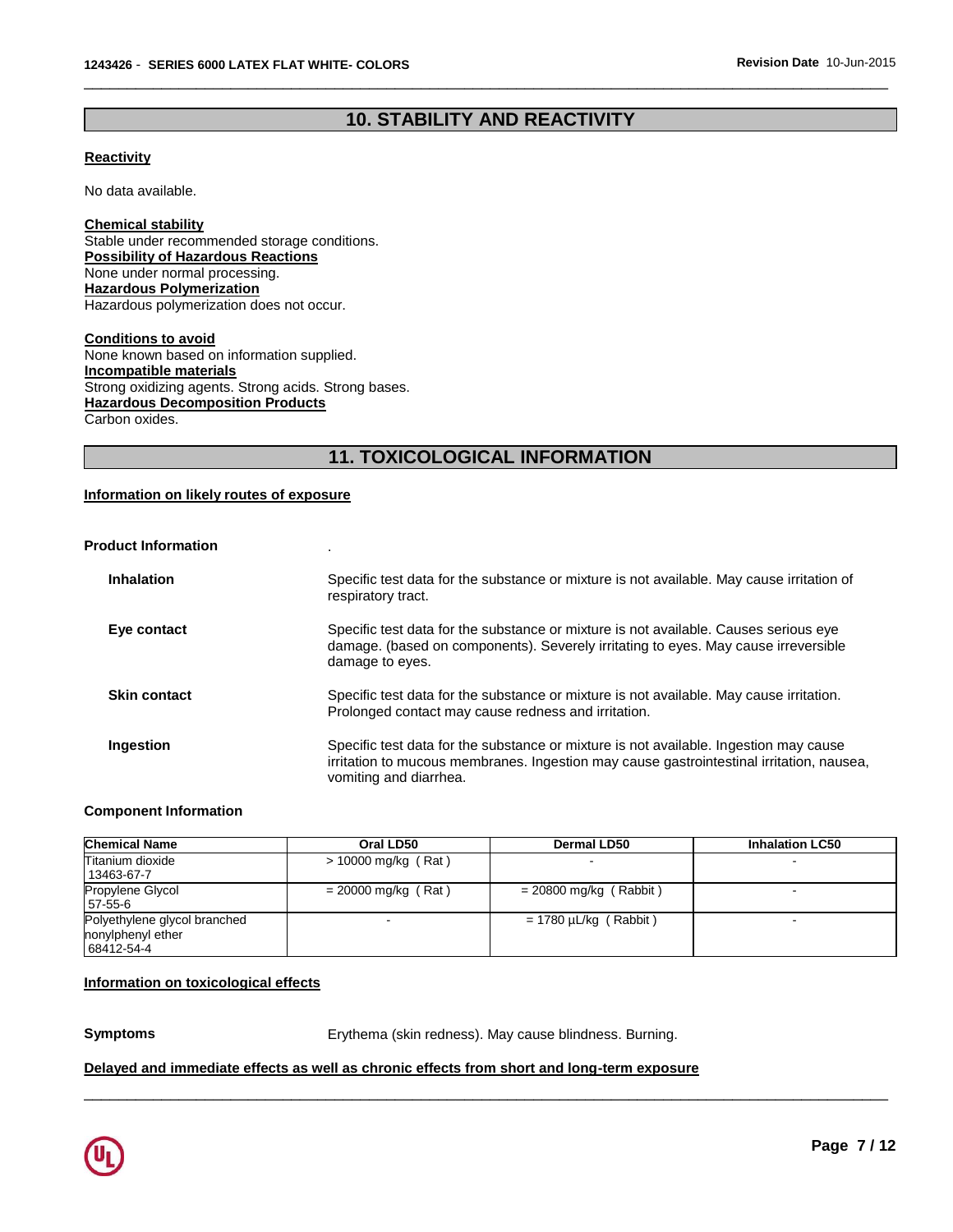**Sensitization No information available.** 

#### **Mutagenic Effects** No information available.

**Carcinogenicity** The table below indicates whether each agency has listed any ingredient as a carcinogen.

| Chemical Name      | ACGIH | <b>IARC</b> | <b>NTP</b> | <b>OSHA</b> |
|--------------------|-------|-------------|------------|-------------|
| Titanium dioxide   |       | Group 2B    |            |             |
| 13463-67-7         |       |             |            |             |
| Silica, amorphous, |       | Group 3     |            |             |
| diatomaceous earth |       |             |            |             |
| 68855-54-9         |       |             |            |             |

\_\_\_\_\_\_\_\_\_\_\_\_\_\_\_\_\_\_\_\_\_\_\_\_\_\_\_\_\_\_\_\_\_\_\_\_\_\_\_\_\_\_\_\_\_\_\_\_\_\_\_\_\_\_\_\_\_\_\_\_\_\_\_\_\_\_\_\_\_\_\_\_\_\_\_\_\_\_\_\_\_\_\_\_\_\_\_\_\_\_\_\_\_

*IARC (International Agency for Research on Cancer)*

*Group 2B - Possibly Carcinogenic to Humans*

*Group 3 - Not Classifiable as to Carcinogenicity in Humans* 

|             | OSHA (Occupational Safety and Health Administration of the US Department of Labor) |
|-------------|------------------------------------------------------------------------------------|
| X - Present |                                                                                    |

**Reproductive toxicity No information available.** 

- **STOT single exposure** No information available.
- **STOT repeated exposure** No information available.
	- **Chronic Toxicity** No known effect based on information supplied. Contains a known or suspected carcinogen. Titanium dioxide has been classified by the International Agency for Research on Cancer (IARC) as possibly carcinogenic to humans (Group 2B) by inhalation.

\_\_\_\_\_\_\_\_\_\_\_\_\_\_\_\_\_\_\_\_\_\_\_\_\_\_\_\_\_\_\_\_\_\_\_\_\_\_\_\_\_\_\_\_\_\_\_\_\_\_\_\_\_\_\_\_\_\_\_\_\_\_\_\_\_\_\_\_\_\_\_\_\_\_\_\_\_\_\_\_\_\_\_\_\_\_\_\_\_\_\_\_\_

- **Target Organ Effects** Eyes. Respiratory system. Skin. Gastrointestinal tract (GI). Lungs.
- **Aspiration Hazard Molec Example 2018** No information available.

#### **Numerical measures of toxicity Product Information**

#### **The following values are calculated based on chapter 3.1 of the GHS document**

**ATEmix (oral)** 52,976.00 mg/kg **ATEmix (dermal)** 1,115,684.00

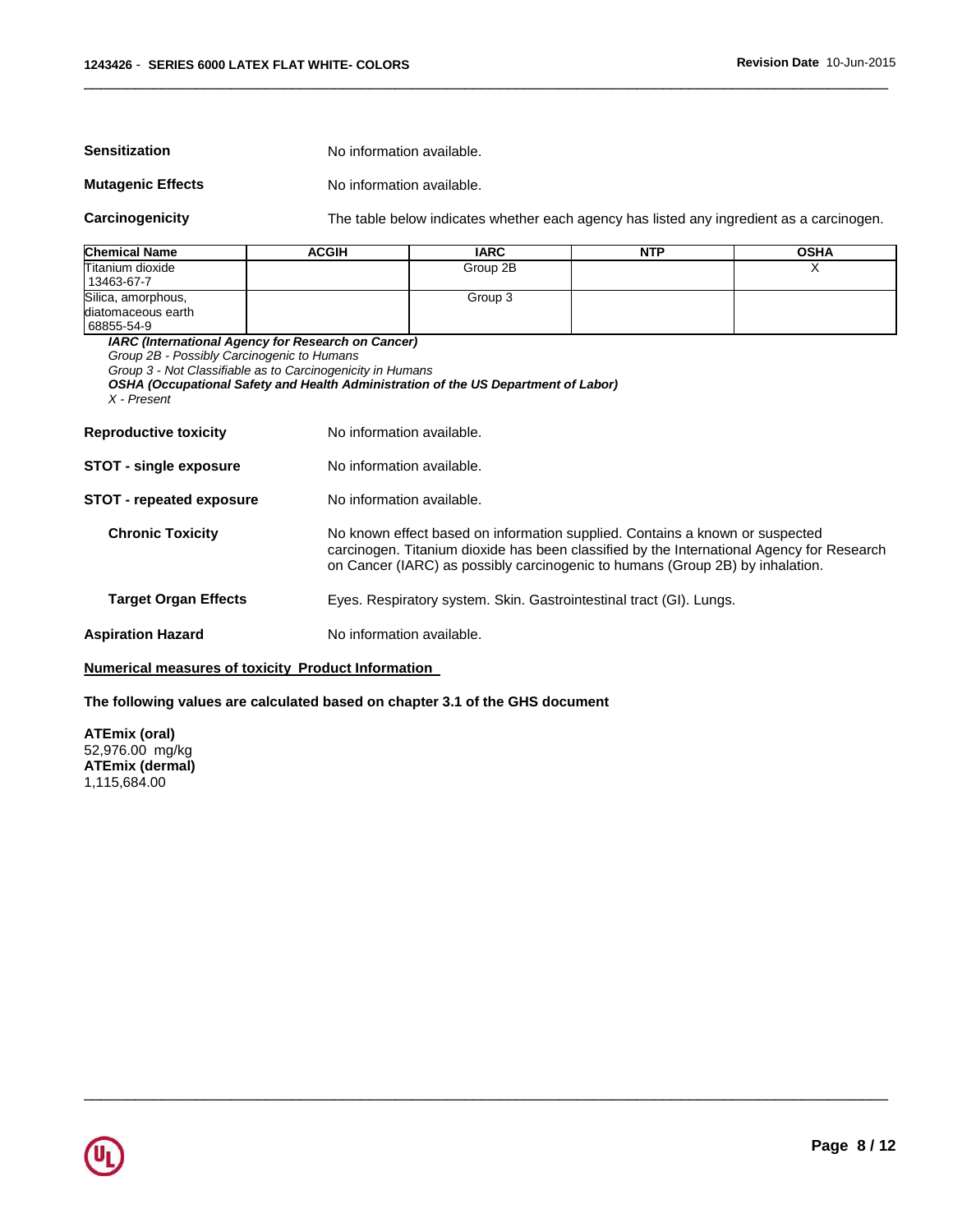# **12. ECOLOGICAL INFORMATION**

\_\_\_\_\_\_\_\_\_\_\_\_\_\_\_\_\_\_\_\_\_\_\_\_\_\_\_\_\_\_\_\_\_\_\_\_\_\_\_\_\_\_\_\_\_\_\_\_\_\_\_\_\_\_\_\_\_\_\_\_\_\_\_\_\_\_\_\_\_\_\_\_\_\_\_\_\_\_\_\_\_\_\_\_\_\_\_\_\_\_\_\_\_

#### **Ecotoxicity**

Toxic to aquatic organisms. Harmful to aquatic life with long lasting effects.

| <b>Chemical Name</b> | <b>Toxicity to Algae</b>             | <b>Toxicity to Fish</b>                                                                                                                                   | <b>Toxicity to</b><br><b>Microorganisms</b> | Daphnia Magna (Water<br>Flea) |
|----------------------|--------------------------------------|-----------------------------------------------------------------------------------------------------------------------------------------------------------|---------------------------------------------|-------------------------------|
| Propylene Glycol     | 96h EC50: = 19000 mg/L               | 96h LC50: $= 51600$ mg/L                                                                                                                                  |                                             | 24h EC50: > 10000 mg/L        |
| $57-55-6$            | (Pseudokirchneriella<br>subcapitata) | (Oncorhynchus mykiss) 96h<br>LC50: $41 - 47$ mL/L<br>(Oncorhynchus mykiss) 96h<br>$LC50: = 51400$ mg/L<br>(Pimephales promelas) 96h<br>$LC50: = 710$ mg/L |                                             | 48h EC50: > 1000 mg/L         |

#### **Persistence and Degradability**

No information available.

#### **Bioaccumulation**

#### **Other adverse effects**

No information available.

# **13. DISPOSAL CONSIDERATIONS**

#### **Waste treatment methods**

| <b>Disposal methods</b>       | This material, as supplied, is not a hazardous waste according to Federal regulations (40<br>CFR 261). This material could become a hazardous waste if it is mixed with or otherwise<br>comes in contact with a hazardous waste, if chemical additions are made to this material, or<br>if the material is processed or otherwise altered. Consult 40 CFR 261 to determine whether<br>the altered material is a hazardous waste. Consult the appropriate state, regional, or local<br>regulations for additional requirements. |
|-------------------------------|--------------------------------------------------------------------------------------------------------------------------------------------------------------------------------------------------------------------------------------------------------------------------------------------------------------------------------------------------------------------------------------------------------------------------------------------------------------------------------------------------------------------------------|
| <b>Contaminated Packaging</b> | Dispose of contents/containers in accordance with local regulations.                                                                                                                                                                                                                                                                                                                                                                                                                                                           |

#### **California Hazardous Waste Codes** 331

This product contains one or more substances that are listed with the State of California as a hazardous waste.

# **14. TRANSPORT INFORMATION**

\_\_\_\_\_\_\_\_\_\_\_\_\_\_\_\_\_\_\_\_\_\_\_\_\_\_\_\_\_\_\_\_\_\_\_\_\_\_\_\_\_\_\_\_\_\_\_\_\_\_\_\_\_\_\_\_\_\_\_\_\_\_\_\_\_\_\_\_\_\_\_\_\_\_\_\_\_\_\_\_\_\_\_\_\_\_\_\_\_\_\_\_\_

**DOT** NOT REGULATED **Proper Shipping Name** NON REGULATED **Hazard Class** N/A

**TDG** Not regulated

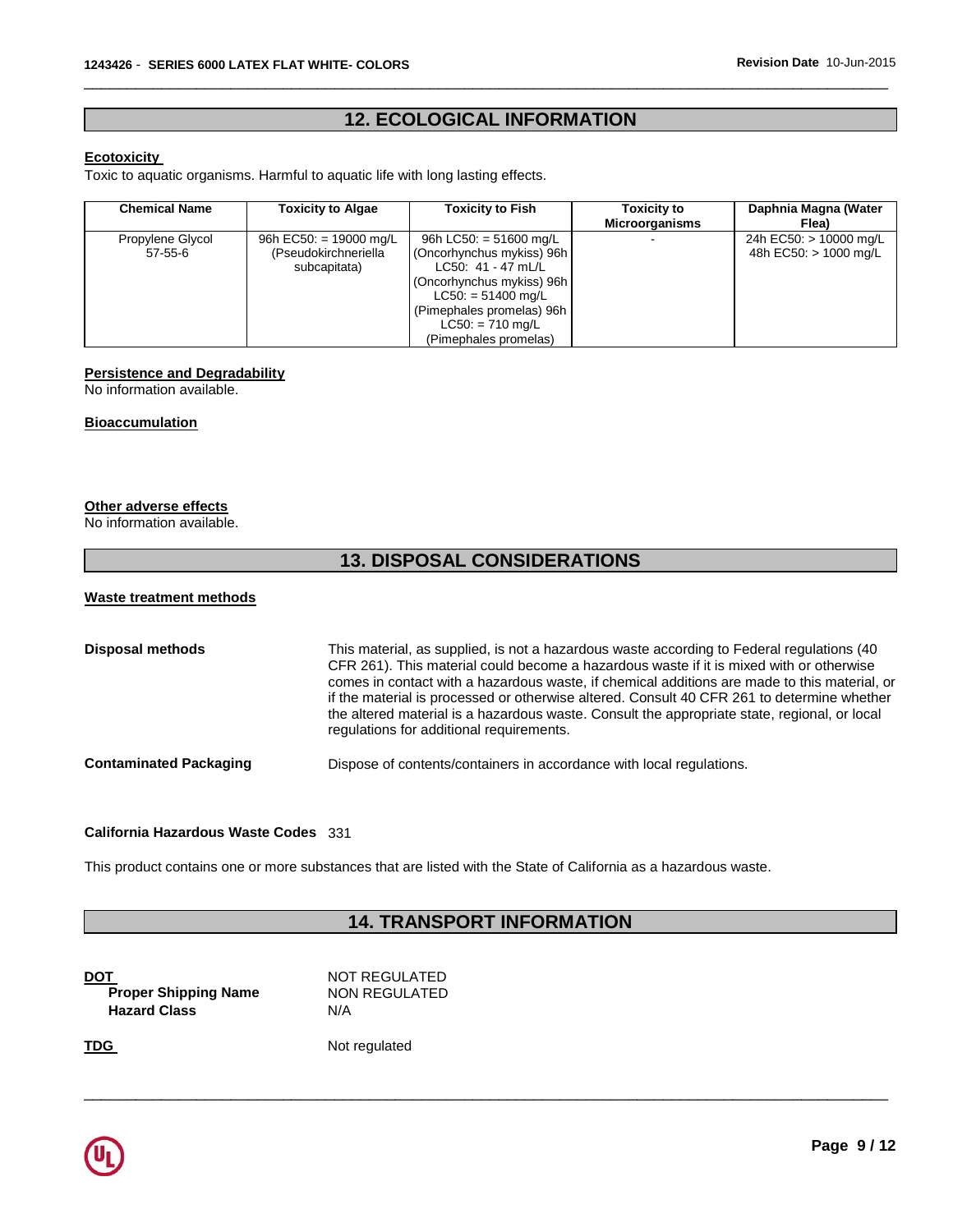| <b>MEX</b>                                                        | Not regulated                                                    |
|-------------------------------------------------------------------|------------------------------------------------------------------|
| <b>ICAO</b>                                                       | Not regulated                                                    |
| <b>IATA</b><br><b>Proper Shipping Name</b><br><b>Hazard Class</b> | Not regulated<br>NON REGULATED<br>N/A                            |
| <b>IMDG/IMO</b><br><b>Hazard Class</b>                            | Not regulated<br>N/A                                             |
| <b>RID</b>                                                        | Not regulated                                                    |
| <b>ADR</b>                                                        | Not regulated                                                    |
| <b>ADN</b>                                                        | Not regulated                                                    |
|                                                                   | <b>15. REGULATORY INFORMATION</b>                                |
| <b>International Inventories</b>                                  |                                                                  |
| <b>TSCA</b><br><b>DSL</b>                                         | Complies<br>All components are listed either on the DSL or NDSL. |

\_\_\_\_\_\_\_\_\_\_\_\_\_\_\_\_\_\_\_\_\_\_\_\_\_\_\_\_\_\_\_\_\_\_\_\_\_\_\_\_\_\_\_\_\_\_\_\_\_\_\_\_\_\_\_\_\_\_\_\_\_\_\_\_\_\_\_\_\_\_\_\_\_\_\_\_\_\_\_\_\_\_\_\_\_\_\_\_\_\_\_\_\_

**TSCA** - United States Toxic Substances Control Act Section 8(b) Inventory **DSL/NDSL** - Canadian Domestic Substances List/Non-Domestic Substances List

#### **US Federal Regulations**

#### **SARA 313**

Section 313 of Title III of the Superfund Amendments and Reauthorization Act of 1986 (SARA). This product contains a chemical or chemicals which are subject to the reporting requirements of the Act and Title 40 of the Code of Federal Regulations, Part 372

#### **SARA 311/312 Hazard Categories**

| <b>Acute Health Hazard</b>        | Yes. |
|-----------------------------------|------|
| <b>Chronic Health Hazard</b>      | Yes  |
| <b>Fire Hazard</b>                | No.  |
| Sudden release of pressure hazard | Nο   |
| <b>Reactive Hazard</b>            | N٥   |

#### **CWA (Clean Water Act)**

This product does not contain any substances regulated as pollutants pursuant to the Clean Water Act (40 CFR 122.21 and 40 CFR 122.42)

#### **CERCLA**

This material, as supplied, does not contain any substances regulated as hazardous substances under the Comprehensive Environmental Response Compensation and Liability Act (CERCLA) (40 CFR 302) or the Superfund Amendments and Reauthorization Act (SARA) (40 CFR 355). There may be specific reporting requirements at the local, regional, or state level pertaining to releases of this material

### **US State Regulations**

#### **California Proposition 65**

This product contains the following Proposition 65 chemicals.

| $\sim$<br>ıl Name<br>Chemical                     | <br>position<br>-Califo.<br>. O.<br>rnia |
|---------------------------------------------------|------------------------------------------|
| $\sim$ $\sim$<br>13463-67-7<br>dioxide<br>ıtanıun | Carcinoder                               |

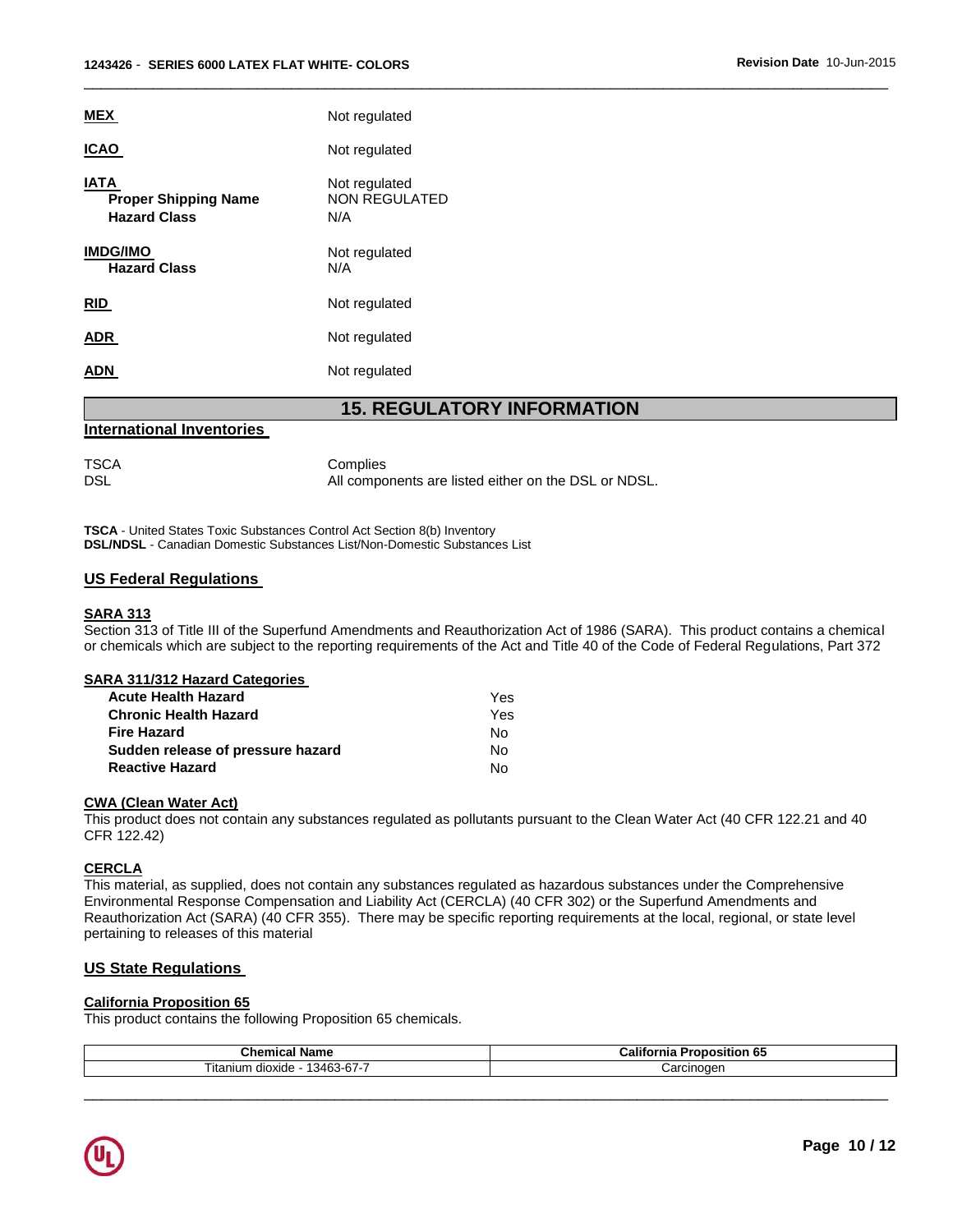| $50-00-0$<br>ormaldehvde                             | Carcinoder |
|------------------------------------------------------|------------|
| U.S. State<br><b>Requlations</b><br>. Right-to-Know⊹ |            |

\_\_\_\_\_\_\_\_\_\_\_\_\_\_\_\_\_\_\_\_\_\_\_\_\_\_\_\_\_\_\_\_\_\_\_\_\_\_\_\_\_\_\_\_\_\_\_\_\_\_\_\_\_\_\_\_\_\_\_\_\_\_\_\_\_\_\_\_\_\_\_\_\_\_\_\_\_\_\_\_\_\_\_\_\_\_\_\_\_\_\_\_\_

| <b>Chemical Name</b>                       | New Jersey | <b>Massachusetts</b> | Pennsylvania | Rhode Island | <b>Illinois</b> |
|--------------------------------------------|------------|----------------------|--------------|--------------|-----------------|
| Kaolin<br>1332-58-7                        | X          |                      | х            |              |                 |
| Titanium dioxide<br>13463-67-7             |            | X                    | Χ            |              |                 |
| Limestone<br>1317-65-3                     | х          |                      | х            |              |                 |
| <b>Hydrous Alum Silicates</b><br>1332-58-7 |            |                      |              |              |                 |
| Propylene Glycol<br>57-55-6                | X          |                      | х            |              |                 |
| Ethanolamine<br>141-43-5                   |            |                      | х            |              | ⋏               |

# **International Regulations**

#### **Mexico**

.

### **National occupational exposure limits**

| Component                     | <b>Carcinogen Status</b> | <b>Exposure Limits</b>                |
|-------------------------------|--------------------------|---------------------------------------|
| Kaolin                        |                          | Mexico: TWA= $10 \text{ mg/m}^3$      |
| $1332 - 58 - 7(7 - 13)$       |                          | Mexico: $STEL = 20$ mg/m <sup>3</sup> |
| Titanium dioxide              |                          | Mexico: TWA= $10 \text{ mg/m}^3$      |
| 13463-67-7 (7 - 13)           |                          | Mexico: $STEL = 20$ mg/m <sup>3</sup> |
| Limestone                     |                          | Mexico: TWA= $10 \text{ mg/m}^3$      |
| $1317 - 65 - 3(7 - 13)$       |                          | Mexico: $STEL = 20$ mg/m <sup>3</sup> |
| <b>Hydrous Alum Silicates</b> |                          | Mexico: TWA 10 mg/m $3$               |
| $1332 - 58 - 7(1 - 5)$        |                          | Mexico: STEL 20 mg/m <sup>3</sup>     |

*Mexico - Occupational Exposure Limits - Carcinogens* 

#### **Canada**

#### **WHMIS Hazard Class**

Not determined

# **16. OTHER INFORMATION**

| <b>NFPA</b>                                  | <b>Health Hazards 3</b>                                     | <b>Flammability 1</b>                                                       | <b>Instability 0</b>     | <b>Physical and</b><br><b>Chemical Hazards -</b> |
|----------------------------------------------|-------------------------------------------------------------|-----------------------------------------------------------------------------|--------------------------|--------------------------------------------------|
| <b>HMIS</b>                                  | <b>Health Hazards 3</b>                                     | <b>Flammability 1</b>                                                       | <b>Physical Hazard 0</b> | <b>Personal Protection</b><br>х                  |
|                                              | <b>Chronic Hazard Star Legend</b> * = Chronic Health Hazard |                                                                             |                          |                                                  |
| <b>Prepared By</b>                           | 1-800-572-6501                                              | <b>Product Stewardship</b><br>23 British American Blvd.<br>Latham, NY 12110 |                          |                                                  |
| <b>Revision Date</b><br><b>Revision Note</b> | 10-Jun-2015                                                 | No information available                                                    |                          |                                                  |

#### **Disclaimer**

The information provided in this Safety Data Sheet is correct to the best of our knowledge, information and belief at the date of its publication. The information given is designed only as a guidance for safe handling, use, processing, storage, transportation, disposal and release and is not to be considered a warranty or quality specification. The information relates only to the specific material designated and may not be valid for such material used in combination